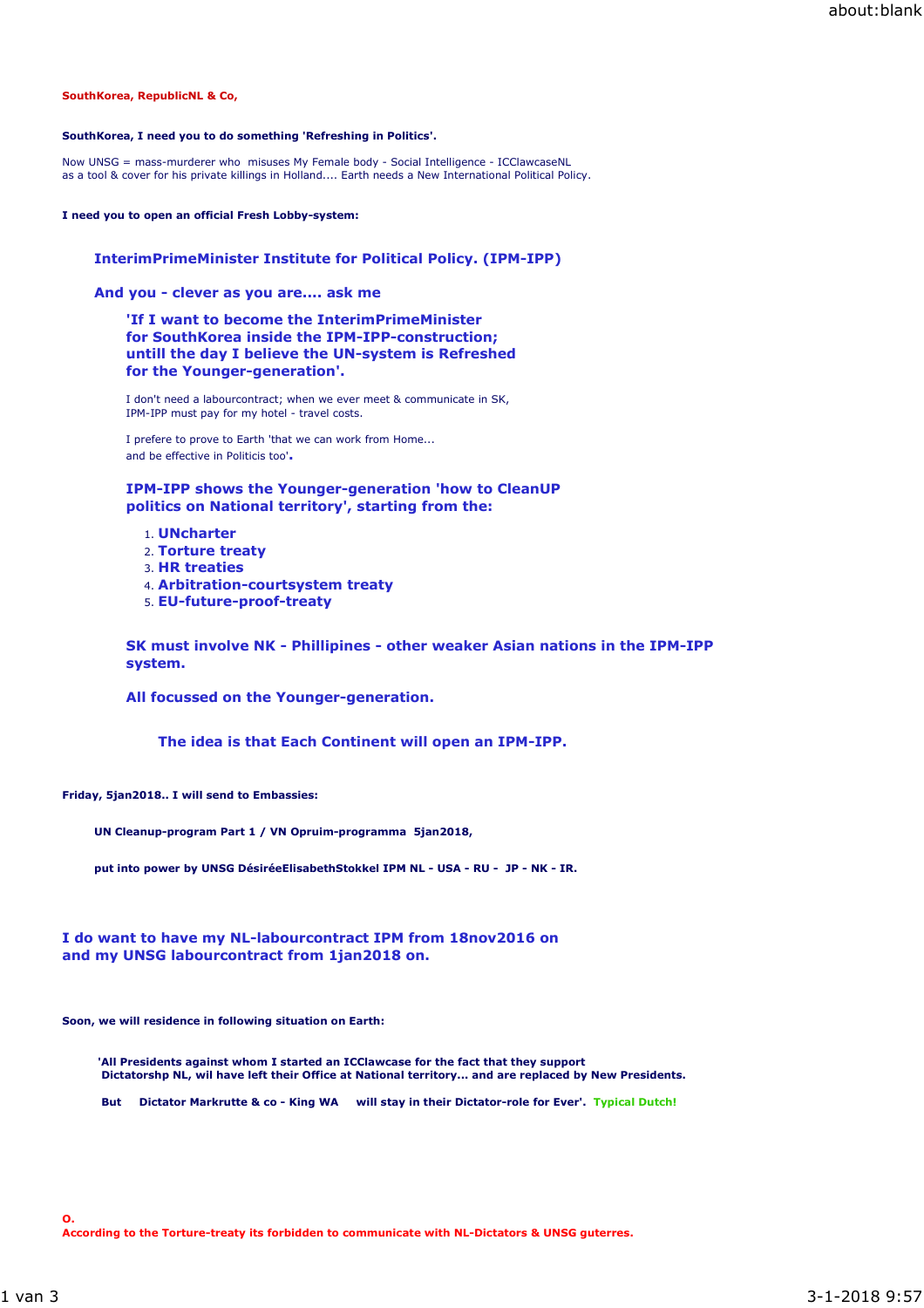# **DesireeStokkel**

-------- Doorgestuurd bericht --------

- **Onderwerp:**UNsystem must prepare UNSG Stokkel labourcontract Fwd: UNSGguterres = massmurder in the Netherlands = overruled by DesireeStokkel via FBI - Whitehouse
	- **Datum:**Mon, 1 Jan 2018 12:26:15 +0100
		- **Van:**DesireeStokkel <destokkel@republiek18nov2016.nl>
		- **Aan:**ecosocinfo@un.org

**CC:**itcreg@intracen.org, hqpi00@unhcr.org, info@unctad.org, hq@undp.org, visa\_leg@iranianembassy.nl, international@ut.ac.ir, Nlemb <nlemb@mofa.gov.sa>, embassy.thehague@mfa.gov.tr, Embjapan <embjapan@lx.mofa.go.jp>, eukorea@mofa.go.kr, Korea <korea@korea-dpr.com>, Contact <contact@business-humanrights.org>, infoasia@earthrights.org, info@mariestopes.org, gemeinde@vaduz.li, lahaye.amb@mae.etat.lu, thehague@tamseel-ecs.gov.eg, at.lahaye@diplomatie.gov.tn, npk@xs4all.nl, webmaster@africa-union.org, webmaster@indianembassy.nl, pr@onexim.ru, info@argentina.org.au, armeewaffen@vtg.admin.ch, echile.holanda@minrel.gob.cl, singemb\_bru@mfa.sg, Info <info@anvr.nl>, Info <info@ltonoord.nl>, info@vvvameland.nl ooggetuige@nos.nl, rtlnieuws@rtl.nl, redactie@powned.tv, economie@nu.nl, info@ftm.nl, nieuwsdienst@telegraaf.nl, Redactie AD.nl <internet@ad.nl>, ombudsman@trouw.nl, info@jen-npo.org, ledenservice@vara.nl, redactie@bnr.nl, receptie@nieuwspoort.nl, contact@anp.nl, haga.amb.sekretariat@msz.gov.pl, press@agora.pl, biuro.prasowe@sn.pl, gabinete.presidente@tribconstitucional.pt, apav.sede@apav.pt, info@safecommunitiesportugal.com, info@sire.nl, Hello <hello@scottishhumanrights.com>, Press <press@princes-trust.org.uk>, communications@oireachtas.ie, info@labour.ie bidpen@indonesia.nl, info@evofenedex.nl, atyk12@gmail.com, ask@kommersantuk.com, ask@kommersant.uk, kapo@kapo.ee

**UNsystem, FBI, FSB, JP, NK, Iran, Dictators Markrutte & King Willem-Alexander,**

Its over.

From today - 1 january2018 - on, I take over the UNSG labourcontract.

**Prepare my UNSG-labourcontract for a yearincome of 123.000 USA dollar, please.**

**Plus, benefits for necessary housing & travelling; under given criminal methods of work by the UN... I can be UNSG from my home.**

## **Starting from 1january2018.**

Name: Désirée Elisabeth Stokkel Date of Birth: 11july1065, Amsterdam - NL.

Address: Donkerelaan 39, 2061 JK in Bloemendaal-nh, the Netherlands.

Social security number & bankaccountnumber : to be sent by mail.

**From 1january2018 on the Full UNsystem will be remade & re-anchored from the Torture-treaty; every single document & communication must be Torture-treaty-proof.**

When you think 'that you can continue to assist UNSG guterres with organizing Murder on Individuals', you'd better leave the UN and find yourself a new job outside the UNsystem .

#### **Yours sincerely,**

**UNSG DésiréeElisabethStokkel - InterimePrimeMinister for NL + USA + JP + NK + IR.**

## **USA, Cuba, Canada, EU, Africa, Asia,**

Its of utmost importance for your personal safety & security that you read the letter with which I remove UNSG guterres from his UN-seat.

Via the Embassies & Secruityservices.

UNSG = massmurderer in Holland - EU - ICC

He is going to kill many Americans & Civilians, coming year.

http://www.desireestokkel-nl.net/uploads/5/6/2/4/56243847/icc.unsg.2018.ipm.desireestokkel.ru.jp.ir.nk.cuba.29dec2017.pdf

 $\_$  , and the state of the state of the state of the state of the state of the state of the state of the state of the state of the state of the state of the state of the state of the state of the state of the state of the

# **DesireeStokkel**

InterimMinisterPresident NL, per18nov2016.

Geregeld / Organized via 100% corrupt & violent UNSGguterres.